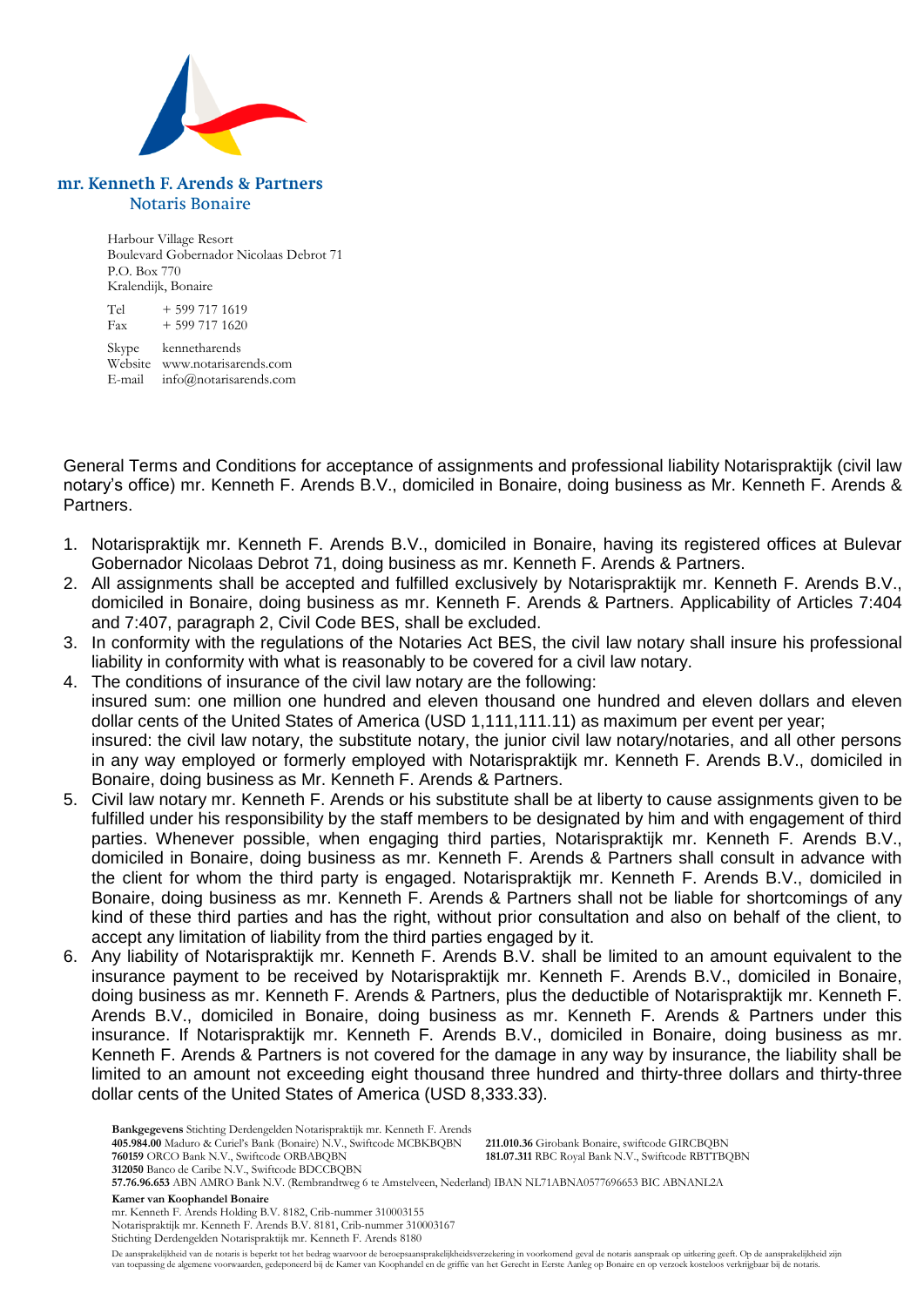

## mr. Kenneth F. Arends & Partners **Notaris Bonaire**

The limitation of liability as described in the previous sentence shall also apply if the civil law notary has wrongly denied his services and this has caused damage.

The limitation of liability shall also apply in the event that the civil law notary is liable for malfunctioning equipment, software, data files, register, or other objects, none excluded, used by the civil law notary in the fulfillment of the assignment. The limitation of liability as included in these general terms and conditions has also been effected for the substitute of the civil law notary and all those employed at his office, so that they can also invoke this limitation of liability.

- 7. The undisputed receipt of a (draft) deed drawn up on the client's request by Notarispraktijk mr. Kenneth F. Arends B.V., domiciled in Bonaire, doing business as mr. Kenneth F. Arends & Partners, shall imply acknowledgement of the giving of an assignment.
- 8. If the assignment is given by a natural person on behalf of a legal entity, if this natural person can be considered to be the (co-) policymaker of the legal entity in question, this natural person shall also be the client in his private capacity. If the legal entity fails to pay, the natural person in question shall therefore be personally liable for the payment of the invoice, irrespective of whether it has been drawn up, whether or not on the client's request, in the name of a legal entity or in the name of the client as natural person.
- 9. Notarispraktijk mr. Kenneth F. Arends B.V., domiciled in Bonaire, doing business as *mr*. Kenneth F. Arends & Partners, reserves the right to annually adjust the agreed hourly rate as per January 1.
- 10. Invoices of Notarispraktijk mr. Kenneth F. Arends B.V., domiciled in Bonaire, doing business as mr. Kenneth F. Arends & Partners, shall be paid before the deed is executed. If the invoice is not paid in time, the client is in default without any notice of default being required and without the client being allowed to invoke suspension or setoff. Notarispraktijk mr. Kenneth F. Arends B.V., domiciled in Bonaire, doing business as mr. Kenneth F. Arends & Partners, can promptly and unilaterally terminate the assignment if the client is in default, without this leading to liability for compensation. If collection steps are taken against the defaulting client, the cost of this collection shall be fully paid by the client.
- 11. Moreover, Notarispraktijk mr. Kenneth F. Arends B.V., domiciled in Bonaire, doing business as mr. Kenneth F. Arends & Partners, can:
	- demand from the client that an advance invoice is paid before the work is begun;
	- if desired, proceed to billing its work in the interim;
	- demand from the client that prior to the execution of the deed the complete invoice is paid, and in as far as possible with the bank in Bonaire, that an irrevocable authorization for one-time collection is granted for the payment of its invoice.
- 12. Notarispraktijk mr. Kenneth F. Arends B.V., domiciled in Bonaire, doing business as mr. Kenneth F. Arends & Partners, reserves the right, in case of transactions, to only pay money to the party to the deed who can claim the payment based on the legal act recorded in the deed, and not to make any other payments on behalf of and/or in favor of this party or a third party.
- 13. Notarispraktijk mr. Kenneth F. Arends B.V., domiciled in Bonaire, doing business as mr. Kenneth F. Arends & Partners, reserves the right to destroy the documents retained in the file with regard to the assignment ten (10) years after the start of the day following the day on which its work in the file has ended.
- 14. Any rights of action and other powers on whatever account that the client can invoke against Notarispraktijk mr. Kenneth F. Arends B.V., domiciled in Bonaire, doing business as mr. Kenneth F. Arends & Partners, shall be forfeited in any event one year after the time the client has learned of or could reasonably be familiar with the existence of these rights and powers.
- 15. The provisions in these general terms and conditions have not only been stipulated for the benefit of Notarispraktijk mr. Kenneth F. Arends B.V., domiciled in Bonaire, doing business as mr. Kenneth F. Arends